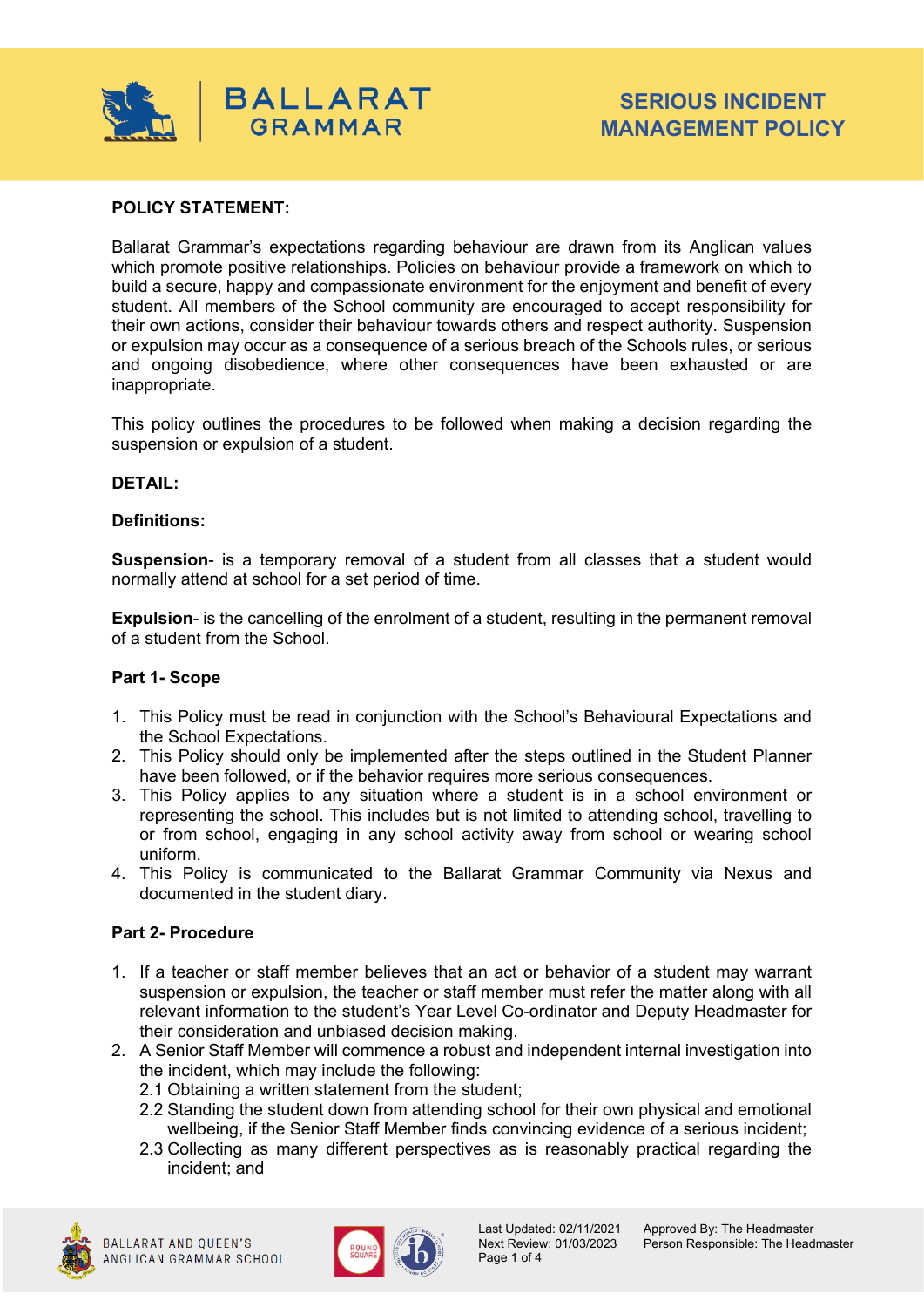

- 2.4 Telephoning the student's parents/guardians to inform them of the School's understanding of the incident.
- The investigation should take no more than 5 business days.
- 3. Where grounds for suspension or expulsion have been established, a meeting, involving the student, their parents/guardian, a support person (at the student's discretion), the Headmaster, an interpreter, (if one is required) and key staff will be set up. The meeting must include the following:
	- 3.1 The Senior Staff Member presenting the School's understanding of the incident based on their investigation;
	- 3.2 Provide the student the opportunity to correct the School's understanding of the incident and present any further evidence of mitigating circumstances;
	- 3.3 Provide the student's parents/guardians the opportunity to correct the School's understanding of the incident and present any further evidence of mitigating circumstances;
	- 3.4 Provide the student and the student's parents/guardians the opportunity to ask any questions about anything they don't understand, or they feel has been misunderstood;
	- 3.5 Ensure procedural fairness throughout the decision-making process;
	- 3.6 Consider issues relevant to the behaviour of the student and implications for others in community; and
	- 3.7 Identify critical factors leading to the offence(s) and educational and social needs of the student.
- 4. The Headmaster will then decide whether to suspend or expel a student based on the following considerations:
	- 4.1 The safety of all students, staff and visitors;
	- 4.2 The seriousness of the student's acts;
	- 4.3 Any disability of the student;
	- 4.4 The age of the student;
	- 4.5 The response or remorse of the student, if applicable;
	- 4.6 The pastoral care, educational needs and welfare of the student;
	- 4.7 Information or documentation provided by the student and/or their parents/guardians must be taken into account in making the decision; and
	- 4.8 The student's prospects for rehabilitation.
- 5. Where processes undertaken lead to a decision being considered to suspend or expel a student, the Headmaster will:
	- 5.1 Verbally communicate the decision as soon as possible with the student and their parents/guardians, explain the reason for the decision, the learning ambition and the purpose of the time away from school.
	- 5.2 Communicate in writing with the student, and the student's parents/guardians, confirming:
		- 5.2.1 The reasons that the student is being suspended or expelled;
		- 5.2.2 The status of their future enrolment;
		- 5.2.3 The relevant rules, policies, and standards of behaviour alleged to have been breached; and
		- 5.2.4 In the case of a suspension, the school days on which the suspension shall occur and where the suspension will occur.
- 6. Where the student is to return to school the Headmaster and Senior Staff Member must: 6.1 Identify and explore strategies to re-establish the student in the life of the school;
	- 6.2 Consider support and resources that may be available both within and outside the school;
	- 6.3 Develop an action plan for responding to the student's behaviour;



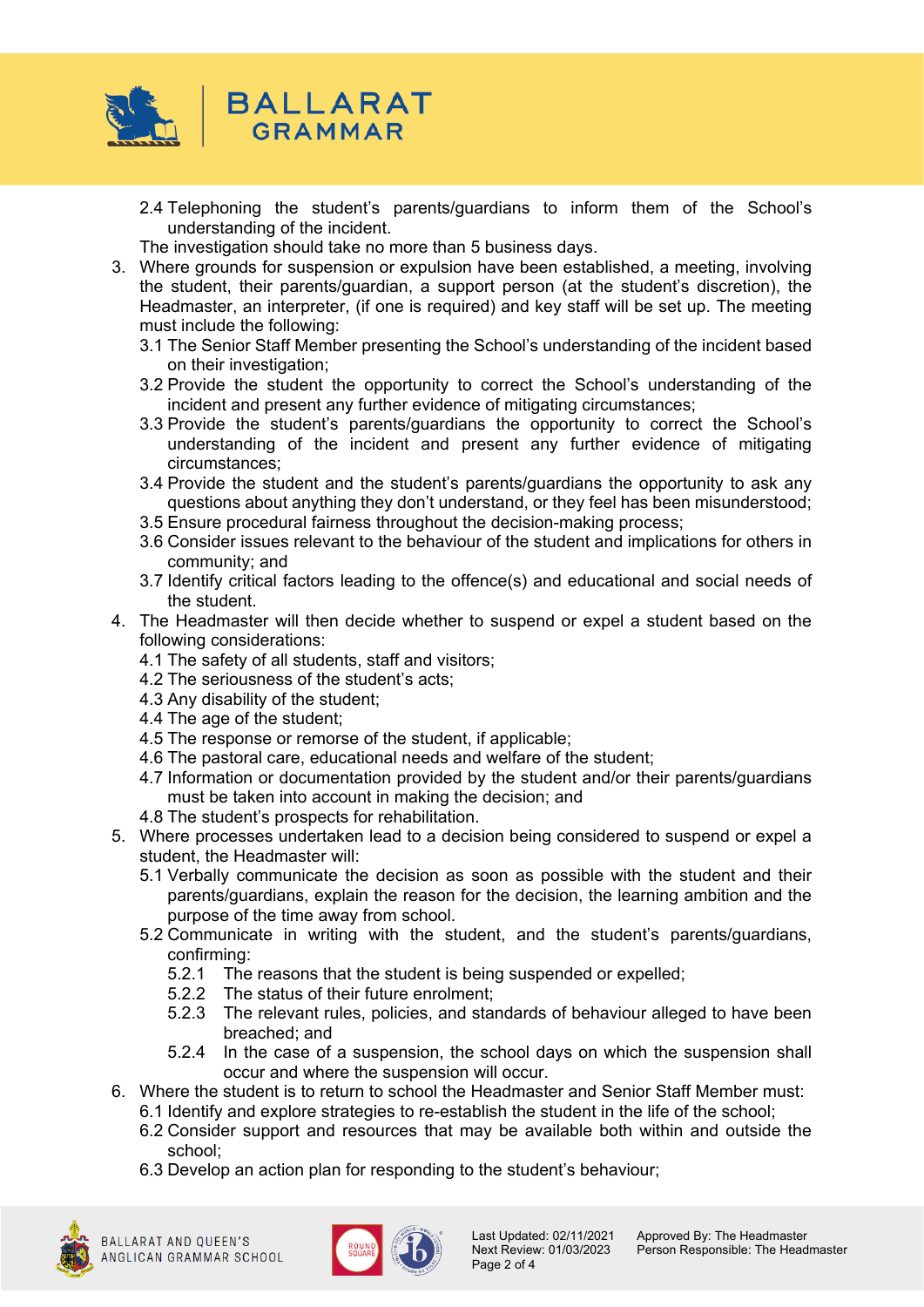

- 6.4 Ensure that decisions are implemented;
- 6.5 Liaise with the student's teachers and ask them to forward the student their school work; and
- 6.6 Consider legal ramifications of both the student's behaviour and strategies implemented to deal with the student's behavior.
- 7. If the Headmaster is unable to make a decision about the facts of the allegations made against the student, the School will appoint an independent individual to complete an external investigation, at the School's expense.
- 8. The student, and the student's parents/guardians must abide by the terms and conditions of this decision.

## **Part 3- Grounds**

- 1. A serious breach of School rules may result in suspension. Such breaches may include but are not limited to situations where a student:
	- 1.1 Seriously undermines the beliefs of the School;
	- 1.2 Repeatedly and deliberately fails to comply with any reasonable request of their Year Level Co-ordinator, Deputy Head of the School, Headmaster or any other staff member;
	- 1.3 Behaves in a way which causes danger, whether actual, perceived or threatened, to the health, safety or wellbeing of any individual;
	- 1.4 Causes significant damage or destruction of property or theft of property;
	- 1.5 Possesses, uses, sells or assists another individual to possess, use or sell illicit substances or weapons;
	- 1.6 Fails to comply with any clear and reasonable instruction of a staff member so as to pose a danger, whether actual, perceived or threatened, to the health, safety or wellbeing of any individual;
	- 1.7 Consistently engages in behavior that vilifies, defames, degrades or humiliates another person; or
	- 1.8 Consistently behaves in an unproductive manner that interferes with the wellbeing, safety or educational opportunities of any other student or member of the School community.
- 2. Expulsion will only occur if a student does anything mentioned under Part 3 clause 1 and the behaviour is to a level that, having regarding to the need of the student to receive an education compared to the need to maintain the health, safety and wellbeing of other students and staff and upholding the schools values and programs, expulsion is considered the only available option.
- 3. Expulsion is considered for serious misconduct or behaviour, or when all other options have been exhausted, and requires the endorsement of the Headmaster.

# **Part 4- Appeal Process**

- 1. Day Students
	- 1.1 A student and/or parent/guardian may seek a review of a decision made under this Policy. All appeals must be made in writing, addressed to the Headmaster, setting out the grounds of appeal. In the case of an expulsion, the appeal must be submitted to the Headmaster within 10 days of the expulsion taking effect.
	- 1.2 In the case of expulsions, the decision by the Headmaster to expel the student will be either upheld or overturned by a mutually appointed, legally qualified independent investigator at the expense of the student's parents/guardians.





Page 3 of 4